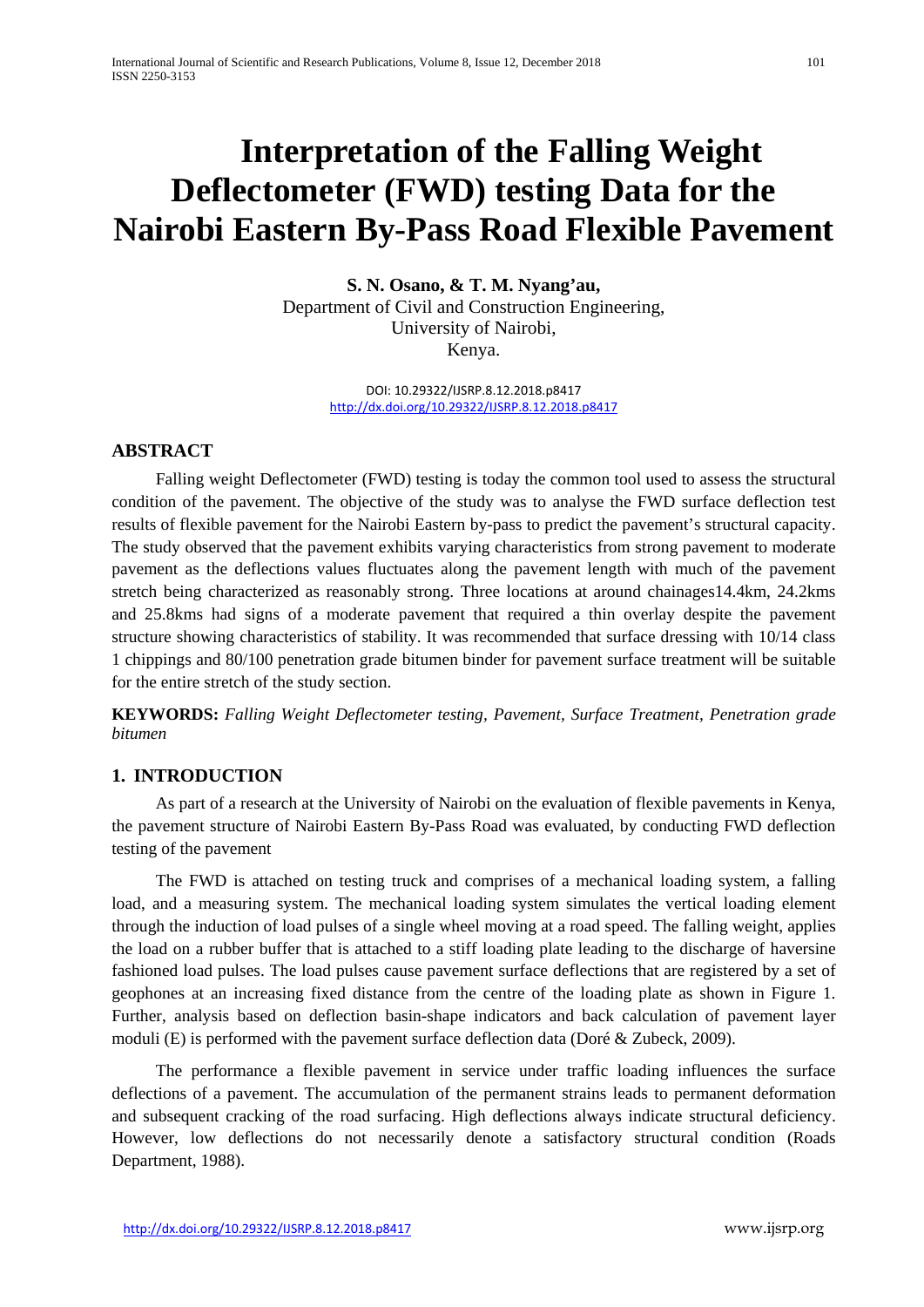International Journal of Scientific and Research Publications, Volume 8, Issue 12, December 2018 102 ISSN 2250-3153

Three modes of pavement deterioration mechanisms include; fracture, distortion and disintegration (Roads Department, 1988). The deterioration rate of a pavement is influenced by; nature of subgrade soils and the landscape, pavement materials used for pavements construction and pavement layer thicknesses, surface and subsurface drainage, construction and maintenance workmanship, environmental factors rain, frost, solar radiation; volume, axle loads and configuration of traffic, and pavement condition (O'Flaherty, 2002).





# **2. METHODOLOGY**

The test was done in accordance with ASTM D4694 – 09; Standard Test Method for Deflections with a Falling-Weight-Type Impulse Load Device.

#### **2.1 FWD Pavement Deflections' Measurement and Analysis**

The Primax Falling Weight Deflectometer (FWD) testing at the Nairobi Eastern by-pass road flexible pavement was carried out on both directions over the entire length at 100m intervals on 15th June 2017. The FWD equipment being towed is shown in plate 1.



**Plate 1: Pavement Surface Deflection Measurement Using FWD Equipment**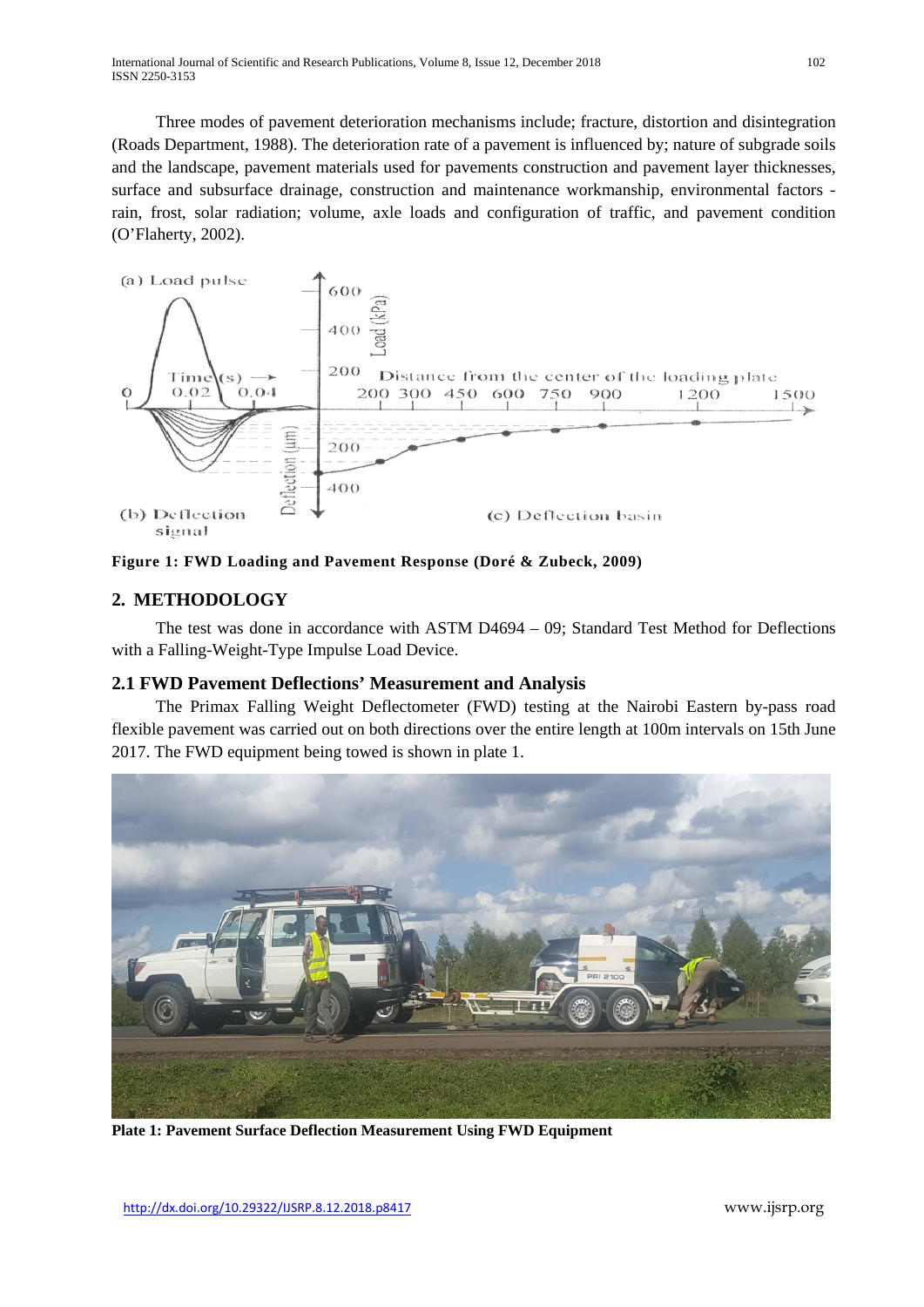# **2.1.1 FWD Sensor Spacing**

For this research, the spacing of geophones was: 0 mm, 200 mm, 300 mm, 600mm, 900 mm, 1200 mm, 1500 mm 1800 mm and 2100mm (Roads Department, 1988).

# **2.1.2 Surface Temperature Measurement**

The pavement surface temperature was measured and recorded automatically to the FWD file. The monitoring of the surface temperature during testing was used to help the FWD operator in taking decisions to stop testing in case the pavement became very hot.

# **2.1.3 Variation Characterization of Homogenous Sections**

The Cumulative Sum Method (CUSUM) is used on the FWD central deflection measurements  $(d_0)$ . The CUSUM method involves plotting the cumulative sum of the differences of the FWD deflection  $(d_0)$ from the mean FWD value calculated from all the results based on equation 1. The homogenous sections are identified in the CUSUM plot and the design of the overlays or any form of strengthening is based on the characteristics of each homogenous section.

<sup>1</sup> FWD <sup>S</sup> <sup>−</sup> <sup>=</sup> <sup>−</sup> <sup>+</sup> *<sup>i</sup> mean <sup>i</sup> FWD <sup>i</sup> S* **…...………………….……Equation 1**

Where:

 $FWD_{mean} = Mean FWD$  deflection of the road  $FWD_i = FWD$  deflection at chainage i  $S_i$  = Cumulative sum of the deviations from the mean deflection

(Roads Department, 1988)

# **2.1.4 Analysis of Pavement FWD Deflection Data**

Tables 1 and 2 were used in the interpretation and analysis of FWD deflection values that were obtained from the Nairobi Eastern by-Pass Road.

|  |  | Table 1: Criteria for FWD Deflection Interpretation for National Roads (TII, 2000) |  |  |
|--|--|------------------------------------------------------------------------------------|--|--|
|  |  |                                                                                    |  |  |

| D1 Criteria       | SCI Criteria $(D1 - D2)$ | <b>Comment</b>                                        |
|-------------------|--------------------------|-------------------------------------------------------|
| $<$ 100 µm        | $<$ 40 µm                | Very Strong Pavement                                  |
| $100-200 \mu m$   | 80-140 µm                | <b>Strong Pavement</b>                                |
| $200 - 350 \mu m$ | $140 - 200 \mu m$        | <b>Reasonably Strong</b>                              |
|                   |                          | May require overlay depending on traffic volume       |
| $350 - 500 \mu m$ | 200-300 µm               | Moderate pavement probably requires overlay depending |
|                   |                          | on traffic volume                                     |
| $500-700 \mu m$   | $200 - 300 \mu m$        | Moderate to weak pavement requiring overlay (Possibly |
|                   |                          | granular layer required)                              |
| $>700 \mu m$      | $>300 \mu m$             | Poor Pavement (Granular Layer or Reconstruction       |
|                   |                          | required)                                             |

**Table 2: Use of FWD on National and Regional Roads (TII, 2000)**

| D <sub>9</sub> Criteria (2100mm Criteria) | <b>Comment</b>                    |
|-------------------------------------------|-----------------------------------|
| $<$ 10 $\mu$ m                            | Very Stiff Subgrade               |
| $10-20 \mu m$                             | <b>Stiff Subgrade</b>             |
| $20-30 \mu m$                             | <b>Stiff to Moderate Subgrade</b> |
| $30-40 \mu m$                             | Moderate to Weak Subgrade         |
| $40-50 \mu m$                             | Weak Subgrade                     |
| $>50 \mu m$                               | Very Weak Subgrade                |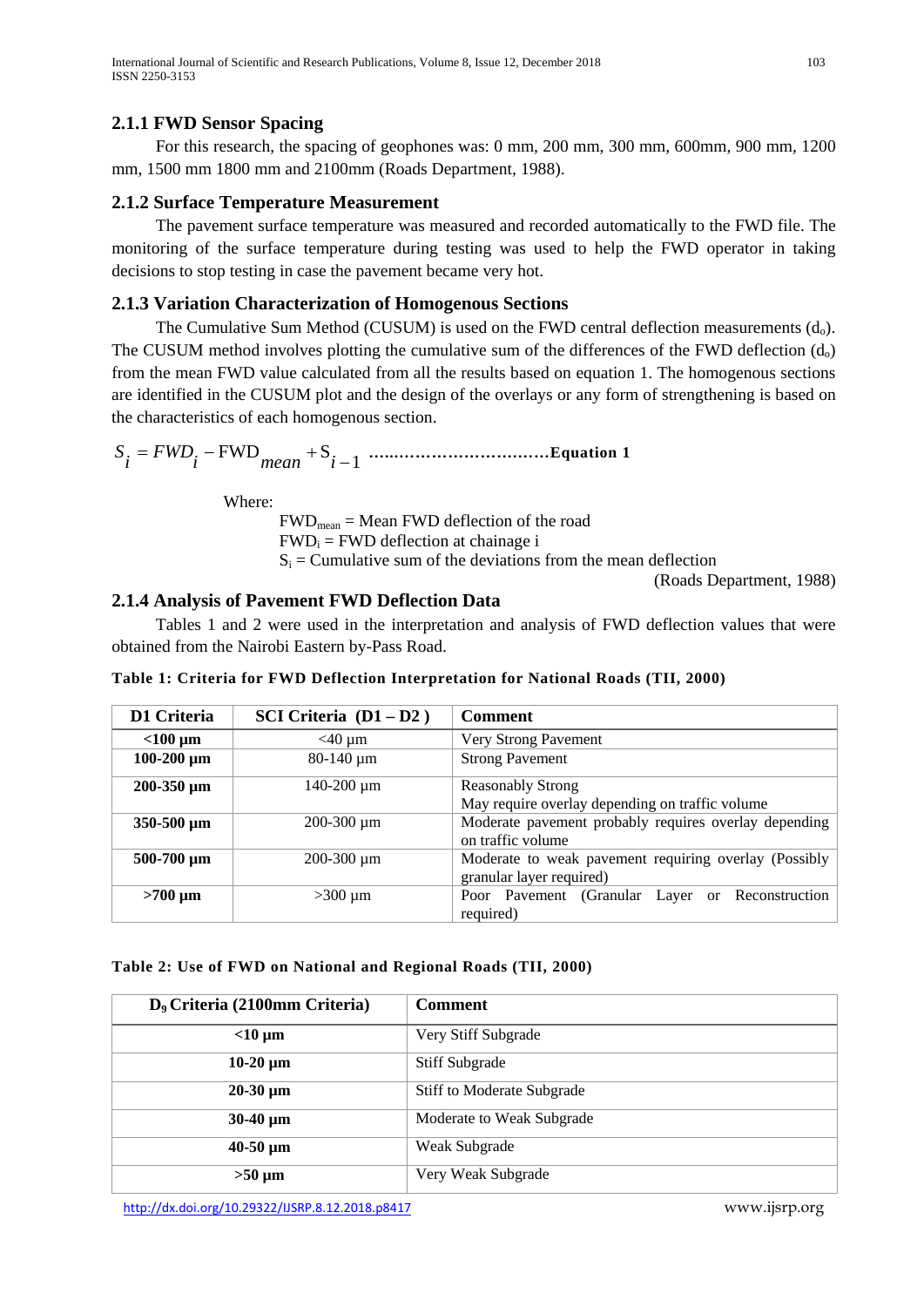# **3. DATA PRESENTATION AND ANALYSIS**

#### **3.1 Structural Pavement Conditions of the Nairobi Eastern By-pass Road**

#### **3.1.1 Falling Weight Deflectometer (FWD) Data**

The pavement deflection data  $(D_i)$  measured by the FWD equipment was normalized to standard pressure to obtain the normalized deflections (ND) for all the geophone locations. The analysis and interpretation of the pavement deflection data was based on the normalized deflections (ND). Figure 2 shows that the deflections reduce from the point of load application outwards with  $ND_1$  having higher values of deflections and ND<sub>9</sub> having lower values of deflections.



**Figure 2: Normalized Pavement Surface Deflection Curves**

#### **3.1.2 FWD Central Deflection (ND1) Plot**

A plot for the central normalized deflections is provided in Figure 3. There is variation of the central deflections  $(ND_1)$  along the pavement with the values ranging from about 90 - 425 $\mu$ m. In reference to table 1, the pavement exhibits varying characteristics from strong pavement to moderate pavement as the deflections values fluctuates along the pavement length. Much of the pavement stretch can therefore be characterized as reasonably strong as the  $ND_1$  are between 200-350 $\mu$ m which may require overlay depending on traffic loading.

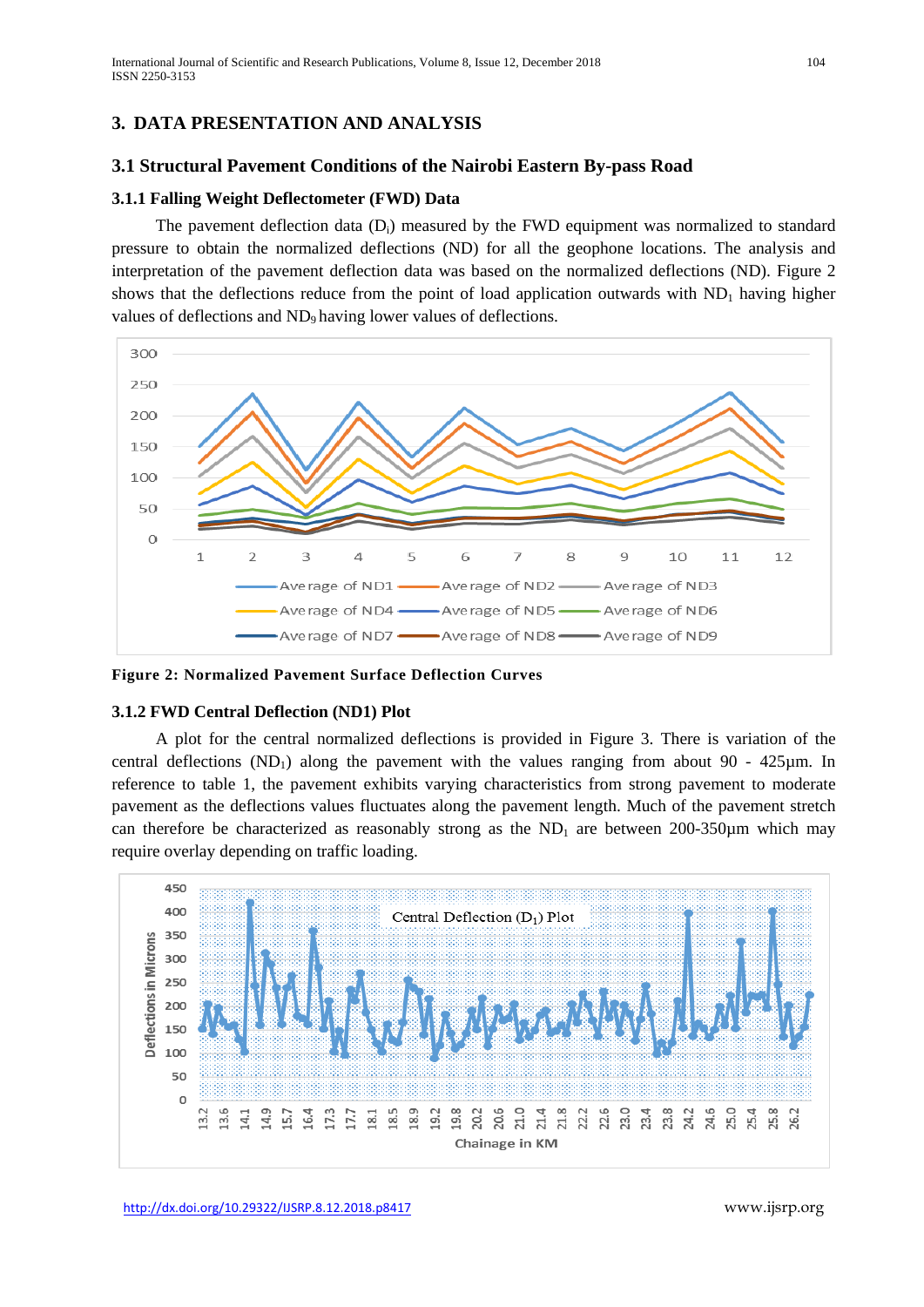#### Figure 3: FWD Central Deflection (ND<sub>1</sub>) Plot

The results also show that only three locations at around chainage 14.4km, 24.2kms and 25.8kms that have signs of a moderate pavement that may require an overlay depending on the traffic volumes using the road section**.**

#### **3.1.3 Pavement Surface Curvature Index (SCI)**

Surface Curvature Index (SCI) is the difference of deflections measured with geophones in the center of the loading plate  $(D_1)$  and 200mm from the center  $(D_2)$ , and it characterizes the condition of the pavement layers. The pavement surface curvature index curve  $(D_1 - D_2)$  range is within 40-80 giving an indication of strong upper layers in the pavement structure in reference to Table 1. Further, it is noted that Figure 4 has the same shape profile like Figure 3 indicating that the upper layers of the pavement have a large influence on the pavement structural condition.



**Figure 4: Pavement Surface Curvature Index (SCI)**

#### **3.1.4 FWD Outer Deflection (ND9) Plot**

Figure 5 gives a plot for the ND<sub>9</sub> against the chainage along the length of the road. The values of ND9 are relatively low showing the possibility of a stiff subgrade supporting the pavement structure.